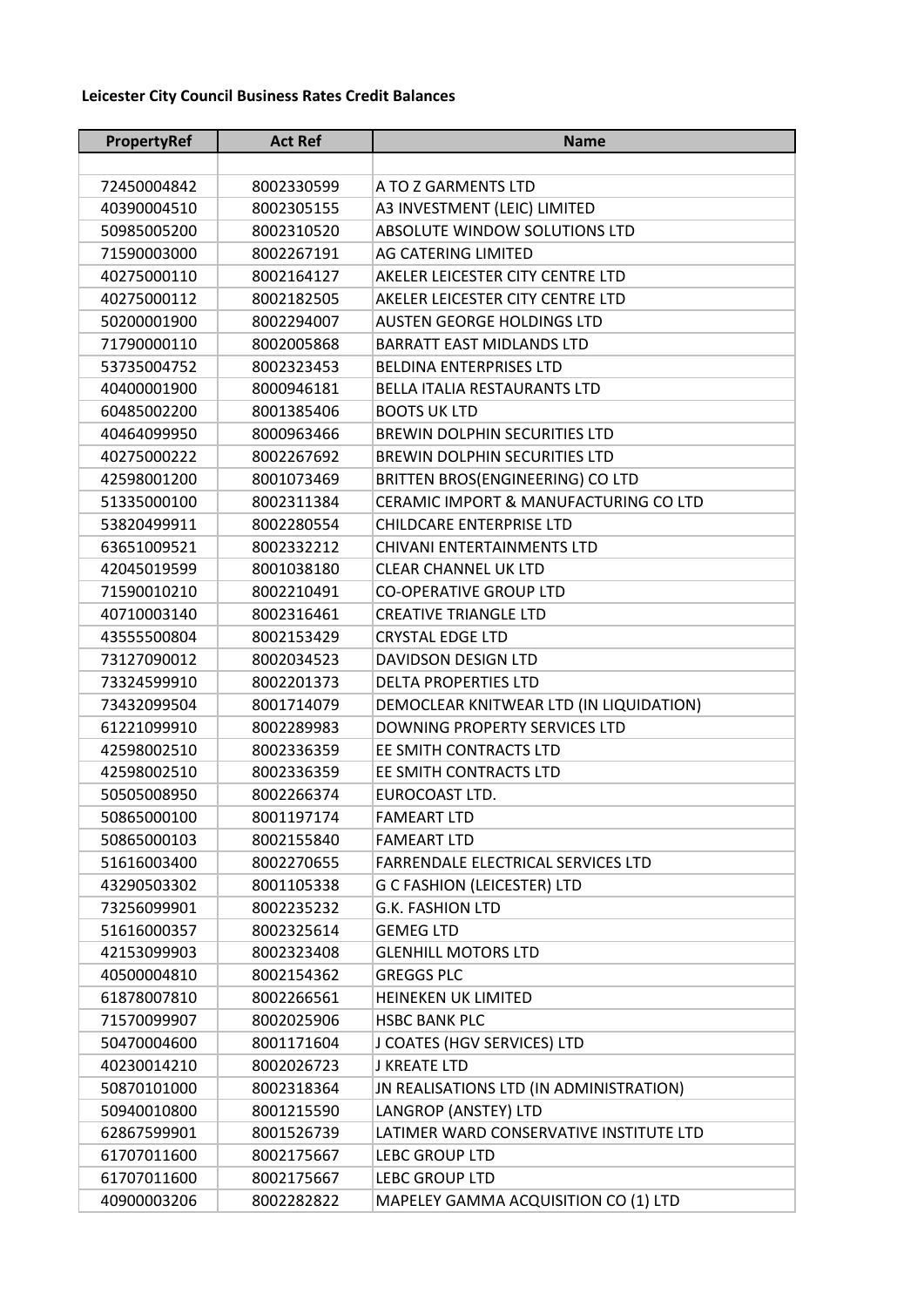| 40320099834 | 8002250365 | <b>MARSH CORPORATE SERVICES LTD</b>                |
|-------------|------------|----------------------------------------------------|
| 60093011199 | 8002062785 | MAZ OF LEICESTER LTD                               |
| 52601402300 | 8001262160 | MEWOTECH (UK) LTD                                  |
| 71590024959 | 8001612420 | MIDLANDS COOPERATIVE SOCIETY LTD<br>$\overline{2}$ |
| 42045099908 | 8001044696 | MILLS & ALLEN LTD                                  |
| 51798005300 | 8002322037 | MORRIS METAL PRODUCTS LTD                          |
| 52475301401 | 8001258003 | MULTICHOICE (WHOLESALERS) LTD                      |
| 43085599905 | 8002199369 | OM PROPERTIES INVESTMENT COMPANY LTD               |
| 53095213350 | 8002189352 | PUNCH PARTNERSHIPS (PTL) LTD                       |
| 72380033010 | 8002237242 | <b>QUALITY SUPERMARKET UK LTD</b>                  |
| 73265008400 | 8002300541 | <b>QUALITY SUPERMARKET UK LTD</b>                  |
| 40400012000 | 8002329151 | <b>RHINE LTD</b>                                   |
| 50506500129 | 8002218510 | RIVER ISLAND CLOTHING CO LTD                       |
| 40400008300 | 8002324029 | SHARA(EURO) LIMITED                                |
| 40500000600 | 8002246244 | SHILTON GROUP HOLDINGS LTD                         |
| 50940004760 | 8002330893 | <b>SHIRLETT &amp; TUDOR ESTATES LTD</b>            |
| 61428005501 | 8002276809 | <b>SHONKI BROTHERS LTD</b>                         |
| 43290507900 | 8002269933 | SPINNEY HILL PROPERTY MANAGEMENT LTD               |
| 43290507900 | 8002269933 | SPINNEY HILL PROPERTY MANAGEMENT LTD               |
| 61428014402 | 8002318444 | STONEGATE PUB COMPANY LTD                          |
| 53862499902 | 8001336361 | SWANN SYSTEMS (UK) LTD                             |
| 60573001200 | 8001401222 | <b>SYGNET SIGNS LTD</b>                            |
| 60709001820 | 8002279064 | TALENT 4 LIFE LTD (IN LIQUIDATION)                 |
| 51445510711 | 8002045114 | THE LIGHT HOUSE (LEICESTER) LTD                    |
| 40710003107 | 8002147808 | THE MGL MEDIA PRODUCTION COMPANY LTD               |
| 72910099010 | 8002016225 | <b>U P ENTERPRISES LTD</b>                         |
| 73127090103 | 8002182873 | UNIVERSAL FLEXIBLE PACKAGING LTD                   |
| 40470100100 | 8000964452 | UNIVERSAL TRADING COMPANY (LEICESTER) LTD          |
| 72250010100 | 8002237369 | <b>VACHRAJ LTD</b>                                 |
| 40960002500 | 8001015081 | <b>VELVET LOUNGE LTD</b>                           |
| 72190002410 | 8002102051 | W S GIBBINS & CO LTD                               |
| 71590002900 | 8002257078 | YESIM PATISSERIE LTD                               |
|             |            |                                                    |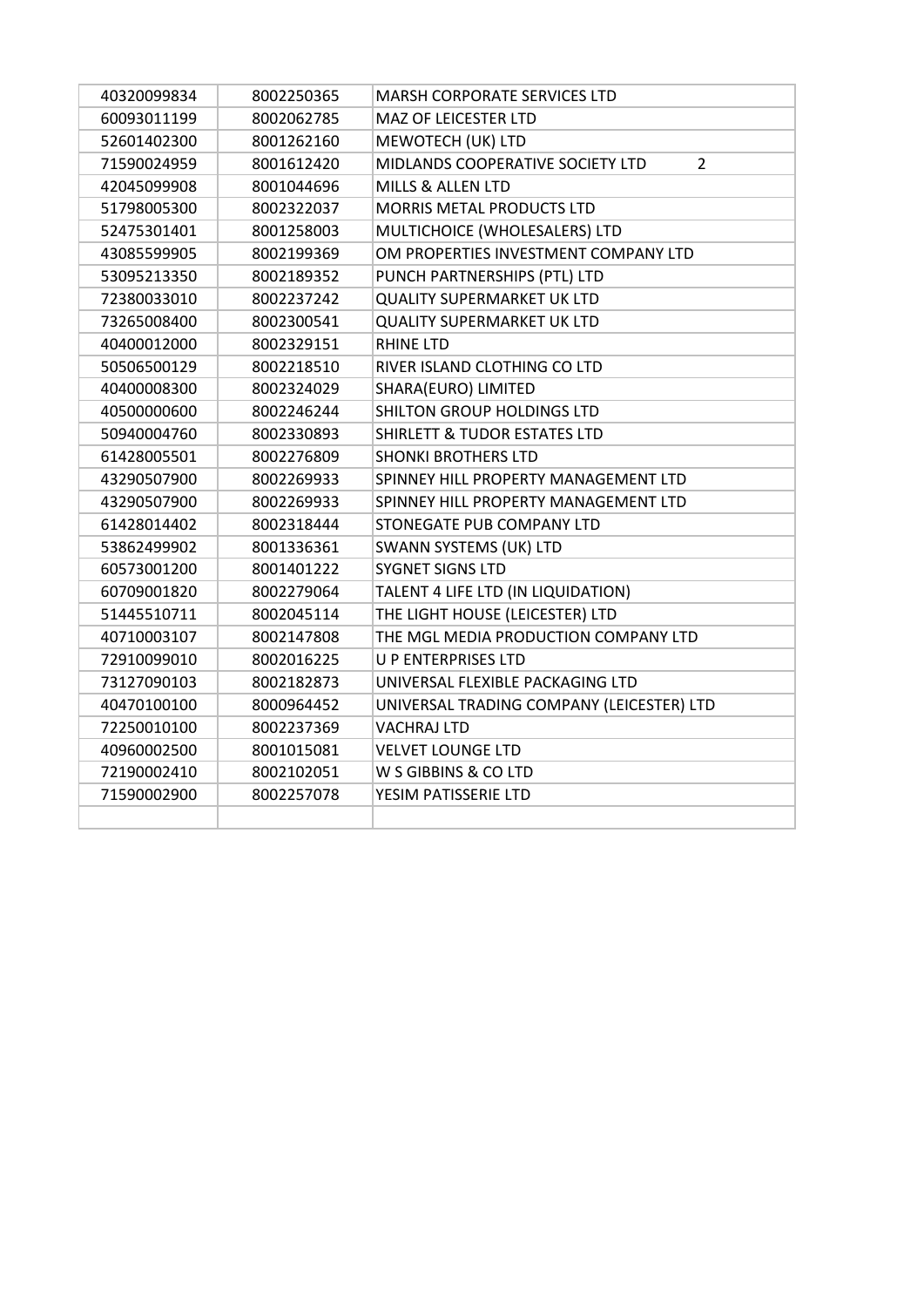| PropAddress1                             | <b>PropAddress2</b>               |  |
|------------------------------------------|-----------------------------------|--|
|                                          |                                   |  |
| <b>44 JELLICOE ROAD</b>                  | <b>LEICESTER</b>                  |  |
| 45-47 GALLOWTREE GATE                    | <b>LEICESTER</b>                  |  |
| 52 WOODGATE                              | <b>LEICESTER</b>                  |  |
| <b>30 NARBOROUGH ROAD</b>                | <b>LEICESTER</b>                  |  |
| 1ST, 2ND, 3RD, 4TH FLRS                  | <b>1 COLTON SQUARE</b>            |  |
| 1ST, 2ND & 3RD FLRS                      | 1 COLTON SQUARE                   |  |
| <b>19 BURLEYS WAY</b>                    | <b>LEICESTER</b>                  |  |
| <b>BARRATS SITE COMPOUND</b>             | <b>BEDE ISLAND SOUTH</b>          |  |
| UNIT 13A                                 | <b>FOREST BUSINESS CENTRE</b>     |  |
| <b>15 GRANBY STREET</b>                  | <b>LEICESTER</b>                  |  |
| <b>22 HUMBERSTONE GATE</b>               | <b>LEICESTER</b>                  |  |
| <b>SECOND FLOOR</b>                      | PERMANENT HOUSE                   |  |
| <b>BREWIN DOLPHIN</b>                    | PT 1ST FLR                        |  |
| 12 MORRIS ROAD                           | <b>LEICESTER</b>                  |  |
| <b>1A FOXHOLES ROAD</b>                  | <b>LEICESTER</b>                  |  |
| <b>WESTBRIDGE NURSERY</b>                | <b>ST OSWALDS ROAD</b>            |  |
| <b>SUBWAY</b>                            | GROUND FLOOR, R/O                 |  |
| SITE 1016 BEFORE                         | <b>195 AYLESTONE ROAD</b>         |  |
| 100-102 NARBOROUGH ROAD                  | <b>LEICESTER</b>                  |  |
| <b>UNIT B201</b>                         | LEICESTER CREATIVE BUSINESS DEPOT |  |
| UNIT 3                                   | <b>REAR OF 8</b>                  |  |
| <b>10A-12 BUCKLAND ROAD</b>              | <b>LEICESTER</b>                  |  |
| <b>10 HIGH VIEW CLOSE</b>                | <b>LEICESTER</b>                  |  |
| <b>14 LUNSFORD ROAD</b>                  | <b>LEICESTER</b>                  |  |
| <b>UK PARKING</b>                        | <b>FILBERT STREET</b>             |  |
| 25 & 35 MORRIS ROAD                      | <b>LEICESTER</b>                  |  |
| 25 & 35 MORRIS ROAD                      | <b>LEICESTER</b>                  |  |
| THE LITTEN TREE PUBLIC HOUSE             | 89-91 HIGH STREET                 |  |
| FIRST FLOOR AND PART GROUND FLOOR        | 1 SANVEY GATE                     |  |
| <b>PART GRD FLR</b>                      | <b>1 SANVEY GATE</b>              |  |
| 34 OSWIN ROAD                            | <b>LEICESTER</b>                  |  |
| <b>FIRST FLOOR</b>                       | <b>33A DOROTHY ROAD</b>           |  |
| UNIT 3, 1ST FLR (TO BE KNOWN AS UNIT 3A) | <b>KLYNTON BUILDINGS</b>          |  |
| UNIT <sub>56</sub>                       | 3 OSWIN ROAD                      |  |
| JAMES ABRAHAM STORAGE LAND               | <b>CANAL STREET</b>               |  |
| <b>48 MARKET PLACE</b>                   | <b>LEICESTER</b>                  |  |
| THE BRICKLAYERS ARMS                     | <b>78 WELFORD ROAD</b>            |  |
| <b>ATM HSBC</b>                          | <b>CAMPUS CENTRE BUILDING</b>     |  |
| 46-50 GREAT CENTRAL STREET               | <b>LEICESTER</b>                  |  |
| <b>142 CHARLES STREET</b>                | <b>LEICESTER</b>                  |  |
| <b>UNIT 35 HIGHCROSS</b>                 | <b>10 SHIRES WALK</b>             |  |
| <b>GROUND FLOOR</b>                      | 108 VAUGHAN WAY                   |  |
| LATIMER CONSERATIVE CLUB                 | <b>SURREY STREET</b>              |  |
| 116 REGENT ROAD                          | <b>LEICESTER</b>                  |  |
| 116 REGENT ROAD                          | <b>LEICESTER</b>                  |  |
| <b>PART GROUND FLOOR</b>                 | <b>WELLINGTON HOUSE</b>           |  |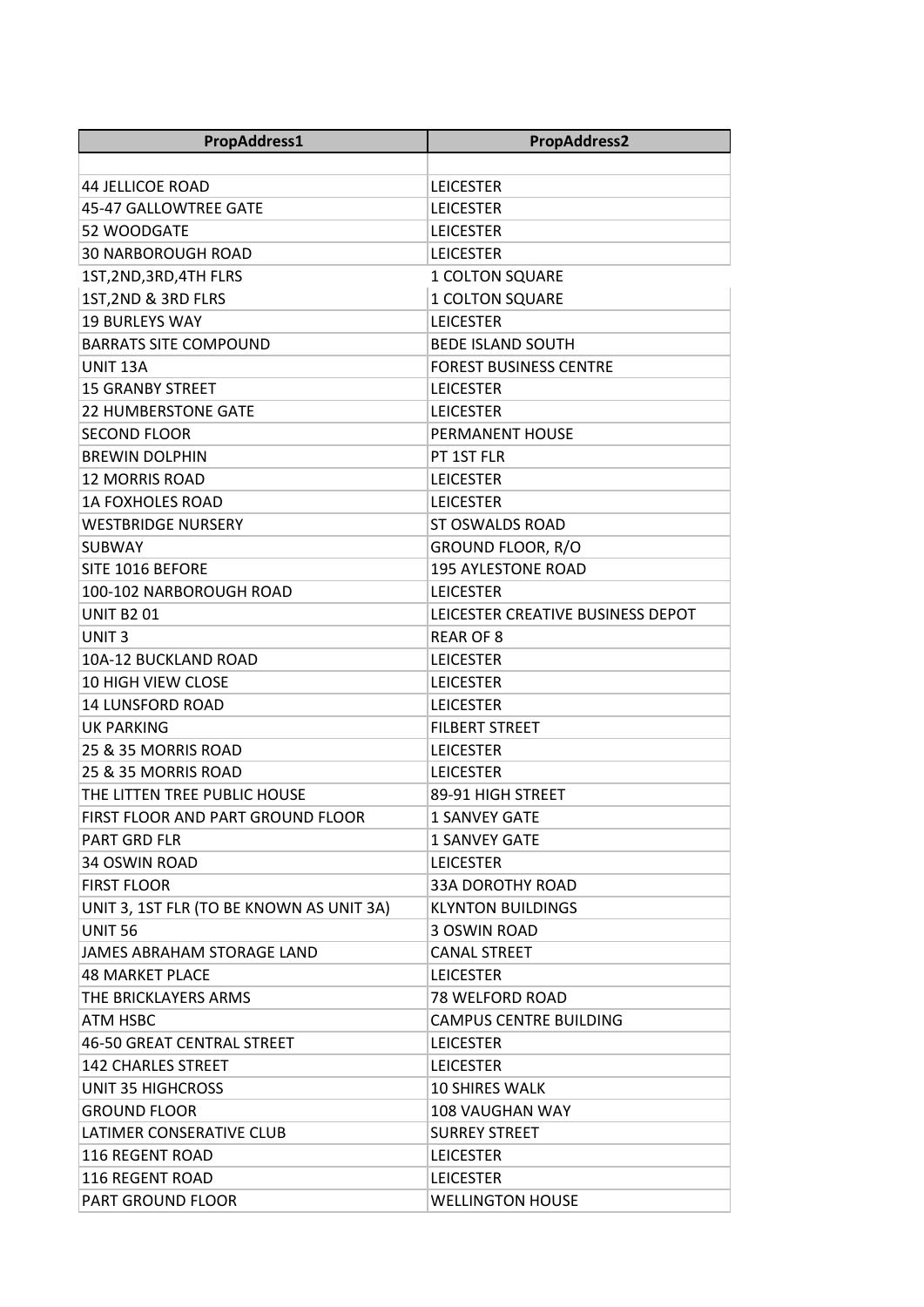| <b>PART 5TH FLOOR</b>              | <b>ST JOHNS HOUSE</b>             |
|------------------------------------|-----------------------------------|
| 111A-113A BELGRAVE ROAD            | <b>LEICESTER</b>                  |
| <b>23 NEVANTHON ROAD</b>           | <b>LEICESTER</b>                  |
| 249-259 NARBOROUGH ROAD            | <b>LEICESTER</b>                  |
| ADVERT RIGHT LC484-485 AFTER       | <b>250 AYLESTONE ROAD</b>         |
| <b>UNIT 17</b>                     | <b>53 WANSTEAD ROAD</b>           |
| <b>GROUND FLOOR AKA 26</b>         | <b>14 LITTLE HOLME STREET</b>     |
| <b>UNITS 1-2</b>                   | <b>BENSON STREET</b>              |
| FORMER HOSKINS BREWERY REAR OF 133 | BEAUMANOR ROAD                    |
| 330 GREEN LANE ROAD                | <b>LEICESTER</b>                  |
| 84 GIPSY LANE                      | <b>LEICESTER</b>                  |
| <b>120 GRANBY STREET</b>           | <b>LEICESTER</b>                  |
| UNIT UL 110/111 UPPER MALL         | <b>HIGHCROSS</b>                  |
| <b>83 GRANBY STREET</b>            | <b>LEICESTER</b>                  |
| <b>6 MARKET PLACE</b>              | <b>LEICESTER</b>                  |
| <b>SUITE 16 PT 2ND FLR</b>         | KIMBERLEY HOUSE                   |
| <b>55 LONDON ROAD</b>              | <b>LEICESTER</b>                  |
| <b>79 DOROTHY ROAD</b>             | <b>LEICESTER</b>                  |
| <b>79 DOROTHY ROAD</b>             | <b>LEICESTER</b>                  |
| THE LOADED DOG                     | 144 LONDON ROAD                   |
| <b>1 STADIUM PLACE</b>             | <b>LEICESTER</b>                  |
| <b>12 KENT STREET</b>              | <b>LEICESTER</b>                  |
| FIRST AND SECOND FLOORS            | <b>18 MELTON STREET</b>           |
| 107A-107B HINCKLEY ROAD            | <b>LEICESTER</b>                  |
| <b>UNIT A103</b>                   | LEICESTER CREATIVE BUSINESS DEPOT |
| UNITS 5 AND 5A FIRST FLOOR         | <b>COLEMAN HOUSE</b>              |
| <b>PART UNIT 3</b>                 | <b>2 BUCKLAND ROAD</b>            |
| SUITES 1 & 2                       | <b>CLOCK CHAMBERS</b>             |
| <b>101 EAST PARK ROAD</b>          | <b>LEICESTER</b>                  |
| <b>25 YEOMAN STREET</b>            | <b>LEICESTER</b>                  |
| <b>24 COTTESMORE ROAD</b>          | <b>LEICESTER</b>                  |
| <b>29 NARBOROUGH ROAD</b>          | <b>LEICESTER</b>                  |
|                                    |                                   |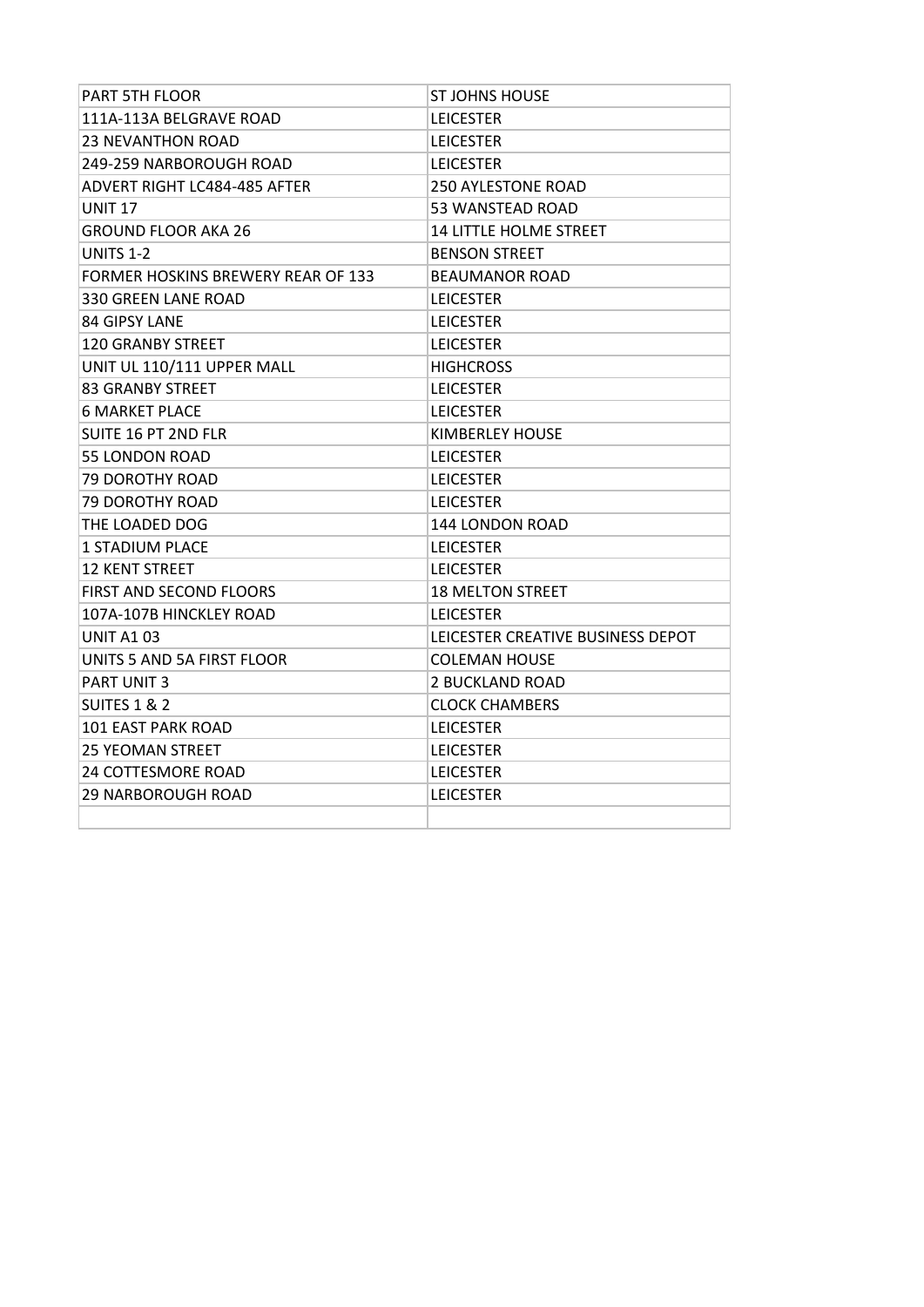| PropAddress3               | PropAddress4     | PropAddress5 | <b>PropPostCode</b> | <b>Date</b>     |
|----------------------------|------------------|--------------|---------------------|-----------------|
|                            |                  |              |                     |                 |
|                            |                  |              | LE5 4FN             | 29-Dec-11       |
|                            |                  |              | LE1 5AD             | 16-May-11       |
|                            |                  |              | LE3 5GF             | 17-Sep-11       |
|                            |                  |              | LE3 0BQ             | 17-Sep-11       |
| <b>LEICESTER</b>           |                  |              | LE1 1QH             | 07-Jan-08       |
| <b>LEICESTER</b>           |                  |              | LE1 1QH             | 21-Feb-11       |
|                            |                  |              | LE1 3BH             | 12-Apr-11       |
| <b>UPPERTON ROAD</b>       | <b>LEICESTER</b> |              | LE3 OBH             | 21-Dec-11       |
| <b>47 PARKER DRIVE</b>     | <b>LEICESTER</b> |              | LE4 OJP             | 09-Nov-11       |
|                            |                  |              | LE16EJ              | 09-Feb-12       |
|                            |                  |              | LE1 3PH             | 08-Feb-12       |
| <b>31 HORSEFAIR STREET</b> | <b>LEICESTER</b> |              | LE1 5BP             | 02-Feb-12       |
| 2 COLTON SQUARE            | <b>LEICESTER</b> |              | LE1 1QH             | 03-Feb-12       |
|                            |                  |              | <b>LE2 6BR</b>      | 10-Oct-11       |
|                            |                  |              | LE3 1TH             | $11$ -Jul- $11$ |
| <b>LEICESTER</b>           |                  |              | LE3 6RJ             | 14-Dec-11       |
| 95 QUEENS ROAD             | <b>LEICESTER</b> |              | LE2 1TT             | 19-Dec-11       |
| <b>LEICESTER</b>           |                  |              | <b>LE2 7LG</b>      | 05-Sep-11       |
|                            |                  |              | LE3 OBS             | 20-Jan-11       |
| <b>31 RUTLAND STREET</b>   | <b>LEICESTER</b> |              | LE1 1RE             | 08-Aug-11       |
| 8 KING EDWARD ROAD         | <b>LEICESTER</b> |              | LE5 4DB             | 25-Nov-11       |
|                            |                  |              | LE5 ONT             | 26-Sep-11       |
|                            |                  |              | LE4 9LJ             | 07-Oct-11       |
|                            |                  |              | LE5 OHJ             | 20-Sep-01       |
| <b>LEICESTER</b>           |                  |              | LE2 7FL             | 13-Dec-10       |
|                            |                  |              | <b>LE2 6BR</b>      | 27-Jan-12       |
|                            |                  |              | LE2 6BR             | 27-Jan-12       |
| <b>LEICESTER</b>           |                  |              | LE1 4JB             | 09-Jan-12       |
| <b>LEICESTER</b>           |                  |              | LE1 4EP             | 25-Jan-12       |
| <b>LEICESTER</b>           |                  |              | LE1 4EP             | 25-Jan-12       |
|                            |                  |              | LE3 1HR             | 01-Feb-12       |
| <b>LEICESTER</b>           |                  |              | LE5 5DS             | 06-Sep-11       |
| <b>GALBY STREET</b>        | <b>LEICESTER</b> |              | LE5 OED             | 13-Jan-10       |
| <b>LEICESTER</b>           |                  |              | LE3 1HR             | 09-Nov-11       |
| <b>LEICESTER</b>           |                  |              | LE2 8LA             | 01-Feb-12       |
|                            |                  |              | <b>LE1 5GF</b>      | 10-Feb-12       |
| <b>LEICESTER</b>           |                  |              | LE2 7AB             | 12-Apr-11       |
| <b>MILL LANE</b>           | <b>LEICESTER</b> |              | LE2 7BP             | 02-Aug-11       |
|                            |                  |              | LE1 4NF             | 10-Feb-12       |
|                            |                  |              | LE1 1LB             | 27-Sep-11       |
| <b>LEICESTER</b>           |                  |              | LE1 4FQ             | 06-Oct-11       |
| <b>LEICESTER</b>           |                  |              | <b>LE1 4SG</b>      | 07-Mar-11       |
| <b>LEICESTER</b>           |                  |              | LE4 6FG             | 11-Apr-11       |
|                            |                  |              | LE17LT              | 24-Jan-12       |
|                            |                  |              | LE17LT              | 24-Jan-12       |
| 22 WELLINGTON STREET       | <b>LEICESTER</b> |              | LE1 6HL             | 14-Dec-11       |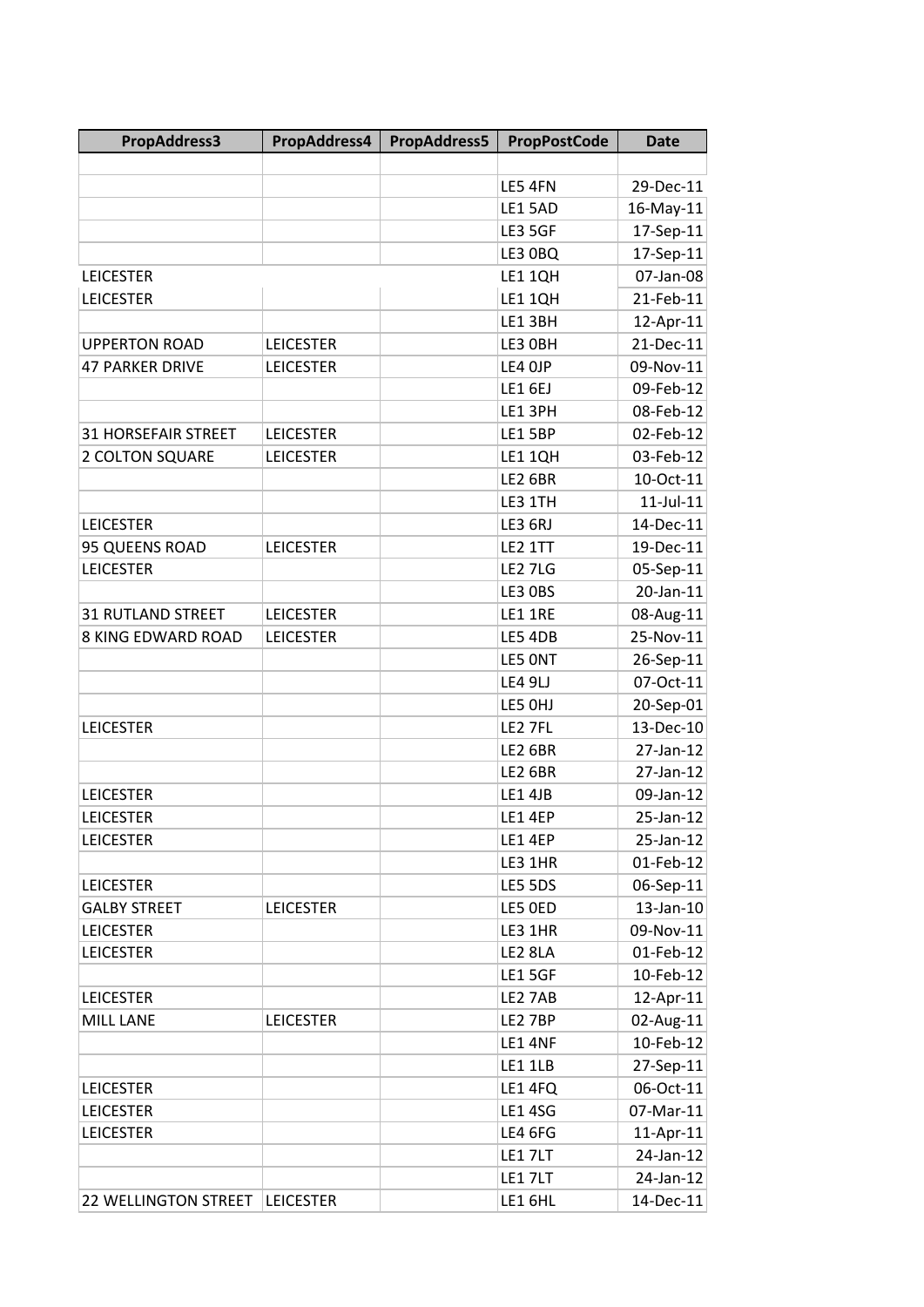| <b>30 EAST STREET</b>    | <b>LEICESTER</b> | LE16NB         | 24-Mar-11    |
|--------------------------|------------------|----------------|--------------|
|                          |                  | LE4 6AS        | 25-Jan-12    |
|                          |                  | <b>LE3 6DR</b> | $21$ -Dec-11 |
|                          |                  | LE3 2QR        | 03-Oct-11    |
| <b>LEICESTER</b>         |                  | <b>LE2 8JD</b> | 28-Mar-11    |
| <b>LEICESTER</b>         |                  | LE3 1TR        | 14-Oct-11    |
| <b>LEICESTER</b>         |                  | LE3 5NG        | $26-Sep-11$  |
| <b>LEICESTER</b>         |                  | LE5 4HB        | 06-Jan-12    |
| <b>LEICESTER</b>         |                  | <b>LE4 5QE</b> | $21$ -Dec-11 |
|                          |                  | LE5 4ND        | $03-May-11$  |
|                          |                  | LE4 6RE        | 14-Dec-11    |
|                          |                  | <b>LE1 1DL</b> | $25$ -Jan-12 |
| <b>LEICESTER</b>         |                  | <b>LE1 4FT</b> | $05$ -Jan-12 |
|                          |                  | LE1 6FB        | 31-Oct-11    |
|                          |                  | <b>LE1 5GF</b> | $03$ -May-11 |
| 47 VAUGHAN WAY           | <b>LEICESTER</b> | <b>LE1 4SG</b> | 09-Dec-11    |
|                          |                  | LE2 OPE        | $14$ -Dec-11 |
|                          |                  | LE5 5DS        | $02$ -Aug-10 |
|                          |                  | LE5 5DS        | 04-Aug-11    |
| <b>LEICESTER</b>         |                  | LE2 1ED        | $25$ -Jan-12 |
|                          |                  | LE4 OJS        | 07-Mar-11    |
|                          |                  | LE5 3BD        | $11$ -Aug-11 |
| <b>LEICESTER</b>         |                  | LE1 3NB        | $21-Apr-11$  |
|                          |                  | LE3 OTD        | $26-Sep-11$  |
| <b>31 RUTLAND STREET</b> | <b>LEICESTER</b> | LE1 1RE        | 20-Dec-11    |
| <b>TITHE STREET</b>      | <b>LEICESTER</b> | LE5 4BN        | 26-Sep-11    |
| <b>LEICESTER</b>         |                  | LE5 ONT        | 19-Dec-11    |
| <b>HOTEL STREET</b>      | <b>LEICESTER</b> | LE1 5AW        | 26-Sep-11    |
|                          |                  | LE5 4QD        | 26-Sep-11    |
|                          |                  | LE1 1UT        | 31-Oct-11    |
|                          |                  | LE5 3LL        | $17-$ Sep-11 |
|                          |                  | LE3 OLE        | 06-Dec-11    |
|                          |                  |                |              |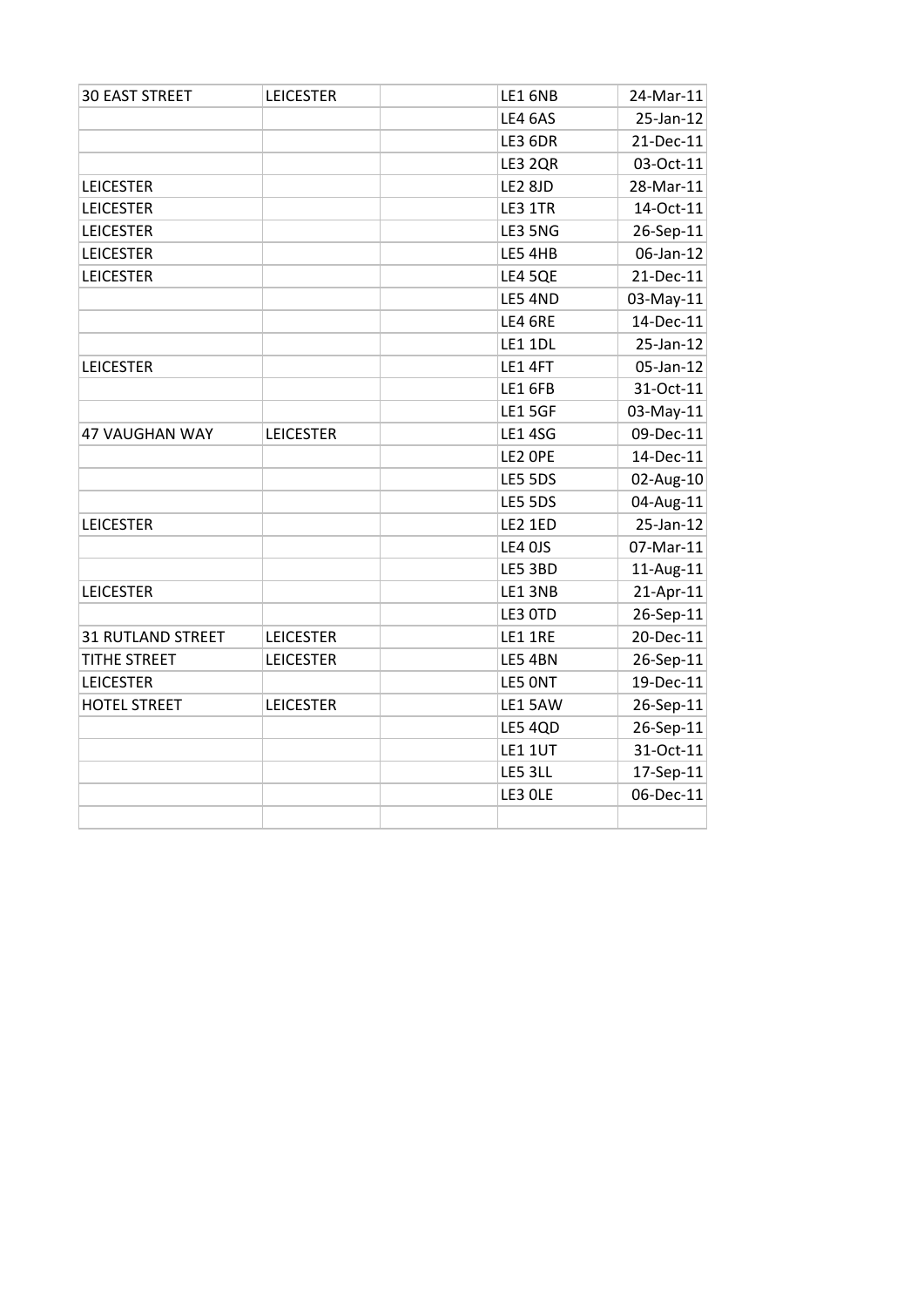| <b>Balance</b>     | PostAddress1                                |  |
|--------------------|---------------------------------------------|--|
|                    |                                             |  |
|                    | £627.23 44 JELLICOE ROAD                    |  |
|                    | £31,808.70 45-47 GALLOWTREE GATE            |  |
|                    | £298.20 GOLF COURSE LANE                    |  |
|                    | £455.62 30 NARBOROUGH ROAD                  |  |
|                    | £11,317.75 C/O GOODMAN REAL ESTATE SERVICES |  |
|                    | £52,909.03 C/O GOODMAN REAL ESTATE SERVICES |  |
|                    | £682.00 19-23 BURLEYS WAY                   |  |
|                    | £230.00 2 ORCHARD PLACE                     |  |
| £1,588.07 UNIT 13A |                                             |  |
|                    | £1,998.32 C/O TRAGUS HOLDINGS LTD           |  |
|                    | £378.30 F.A.O LISA LAWS                     |  |
|                    | £1,374.92 F.A.O. MR R A PEARSON             |  |
|                    | £4,909.06 F.A.O. MR R A PEARSON             |  |
|                    | £278.90 12 MORRIS ROAD                      |  |
|                    | £812.00 1A FOXHOLES ROAD                    |  |
|                    | £2,014.00 C/O NOTTINGHAM LAND REGISTRY      |  |
|                    | £5,833.25 47 THE BROADWAY                   |  |
|                    | £238.00 32 GOLDSWORTH ROAD                  |  |
|                    | £660.00 PER ZOLFO COOPER                    |  |
|                    | £110.00 UNIT B2 01                          |  |
|                    | £666.69 UNITS 2 & 3                         |  |
|                    | £182.02 10A-12 BUCKLAND ROAD                |  |
|                    | £124.89 $C/O$ 3 SHEENE ROAD                 |  |
|                    | £226.78 C/O A BLADES CHARLAND               |  |
|                    | £3,687.00 5 MYRTLE STREET                   |  |
|                    | £7,210.78 25 MORRIS ROAD                    |  |
|                    | £4,259.51 25 MORRIS ROAD                    |  |
|                    | £457.00 NUFFIELD HOUSE                      |  |
|                    | £4,245.61 20 ST MARGARETS WAY               |  |
|                    | £797.34 20 ST MARGARETS WAY                 |  |
|                    | <b>£383.31 BOUGHTON PUMPING STATION</b>     |  |
|                    | £252.00 FIRST FLOOR                         |  |
| £4,621.37 UNIT 3   |                                             |  |
|                    | £297.00 35 JUBILEE CLOSE                    |  |
|                    | £741.17 143 LEICESTER ROAD                  |  |
|                    | £4,418.00 FINANCIAL ACCOUNTING DEPARTMENT   |  |
|                    | £431.52 2-4 BROADWAY PARK                   |  |
|                    | £2,922.75 BLOCK 2 FLOOR 3                   |  |
|                    | £5,007.48 46-50 GREAT CENTRAL STREET        |  |
|                    | £856.20 JASON KING                          |  |
|                    | £4,002.07 PER ZOLFO COOPER                  |  |
|                    | £3,939.85 75 CROPSTON ROAD                  |  |
|                    | £230.00 LATIMER CONSERATIVE CLUB            |  |
|                    | £517.50 116 REGENT ROAD                     |  |
|                    | £541.25 116 REGENT ROAD                     |  |
|                    | £359.39 C/O COLLIERS INTERNATIONAL          |  |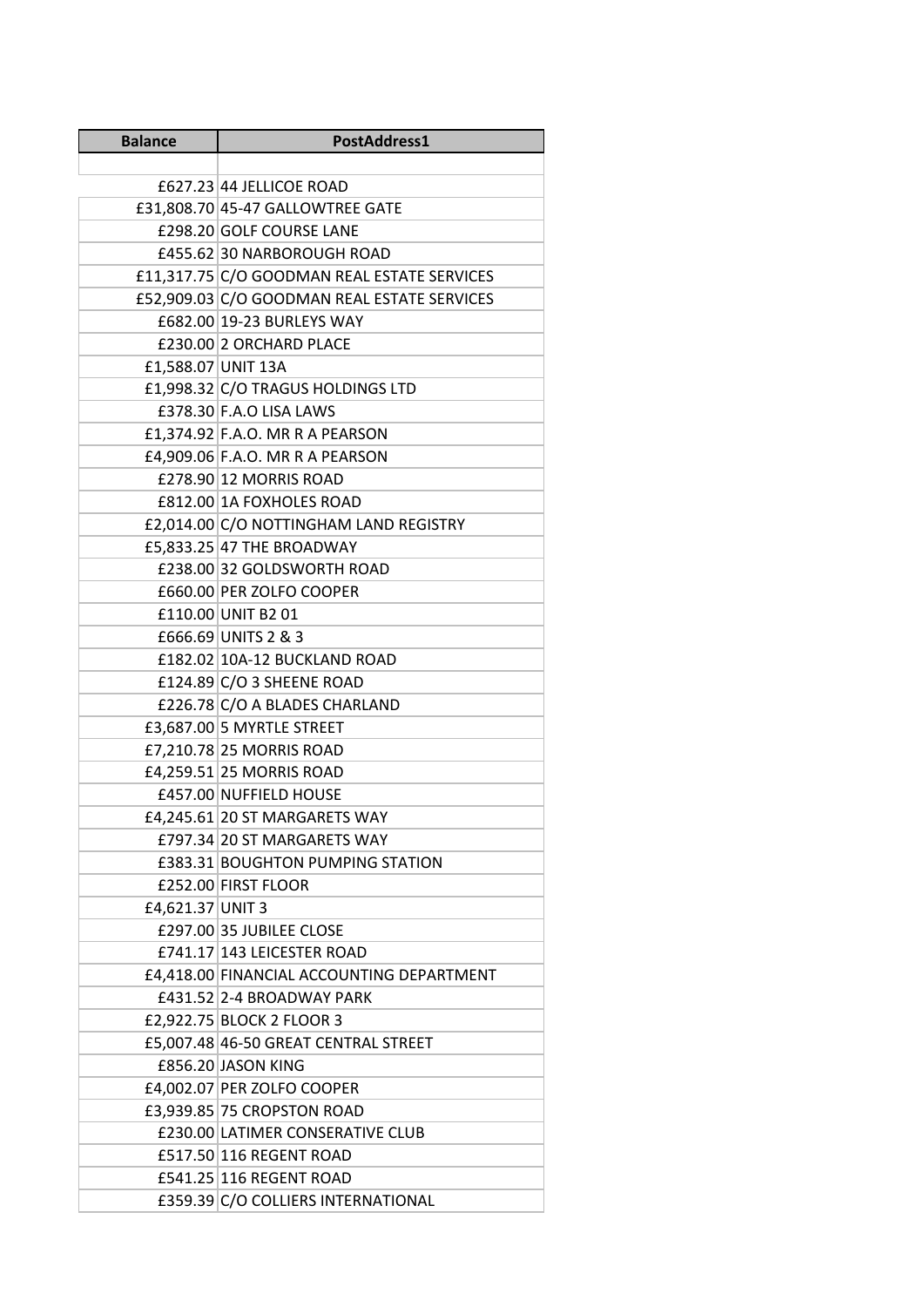|                | £12,110.10 P O BOX 7652                     |
|----------------|---------------------------------------------|
|                | £303.30 111a -113a                          |
|                | £126.94 23 NEVANTHON ROAD                   |
|                | £8,118.00 F.A.O JULIE ARCHER                |
|                | £572.12 RATES ADMINISTRATOR                 |
|                | £242.00 UNIT 17                             |
|                | £151.05 14 LITTLE HOLME STREET              |
|                | $E2,119.10$ THE PANTILES                    |
|                | £242.00 C/O JONES LANG LASALLE              |
|                | £113.00 330 GREEN LANE ROAD                 |
|                | £126.00 84 GIPSY LANE                       |
|                | £900.00 120 GRANBY STREET                   |
|                | £21,268.08 F.A.O. PROPERTY DEPARTMENT       |
|                | £274.91 83 GRANBY STREET                    |
|                | £238.00 PER NICHOLAS DUCKER & CO            |
|                | £188.40 PER WILLOW MANAGEMENT               |
|                | £500.00 55 LONDON ROAD                      |
|                | £3,970.22 79 DOROTHY ROAD                   |
|                | £2,767.91 79 DOROTHY ROAD                   |
|                | £944.17 PORTER TUN HOUSE                    |
| £322.10 UNIT 1 |                                             |
|                | £539.00 125-129 HUMBERSTONE ROAD            |
|                | £449.42 PER CRANFIELD BUSINESS RECOVERY LTD |
|                | £149.00 107A-107B HINCKLEY ROAD             |
|                | £126.00 UNIT A1 03                          |
|                | £139.59 UNITS 5 & 5A                        |
|                | £1,812.45 61 LUNSFORD ROAD                  |
|                | £136.00 SUITES 1 & 2                        |
|                | £100.00 101 EAST PARK ROAD                  |
|                | £992.61 25 YEOMAN STREET                    |
|                | £236.00 PER SOMERBYS                        |
|                | £138.15 29 NARBOROUGH ROAD                  |
|                |                                             |
|                |                                             |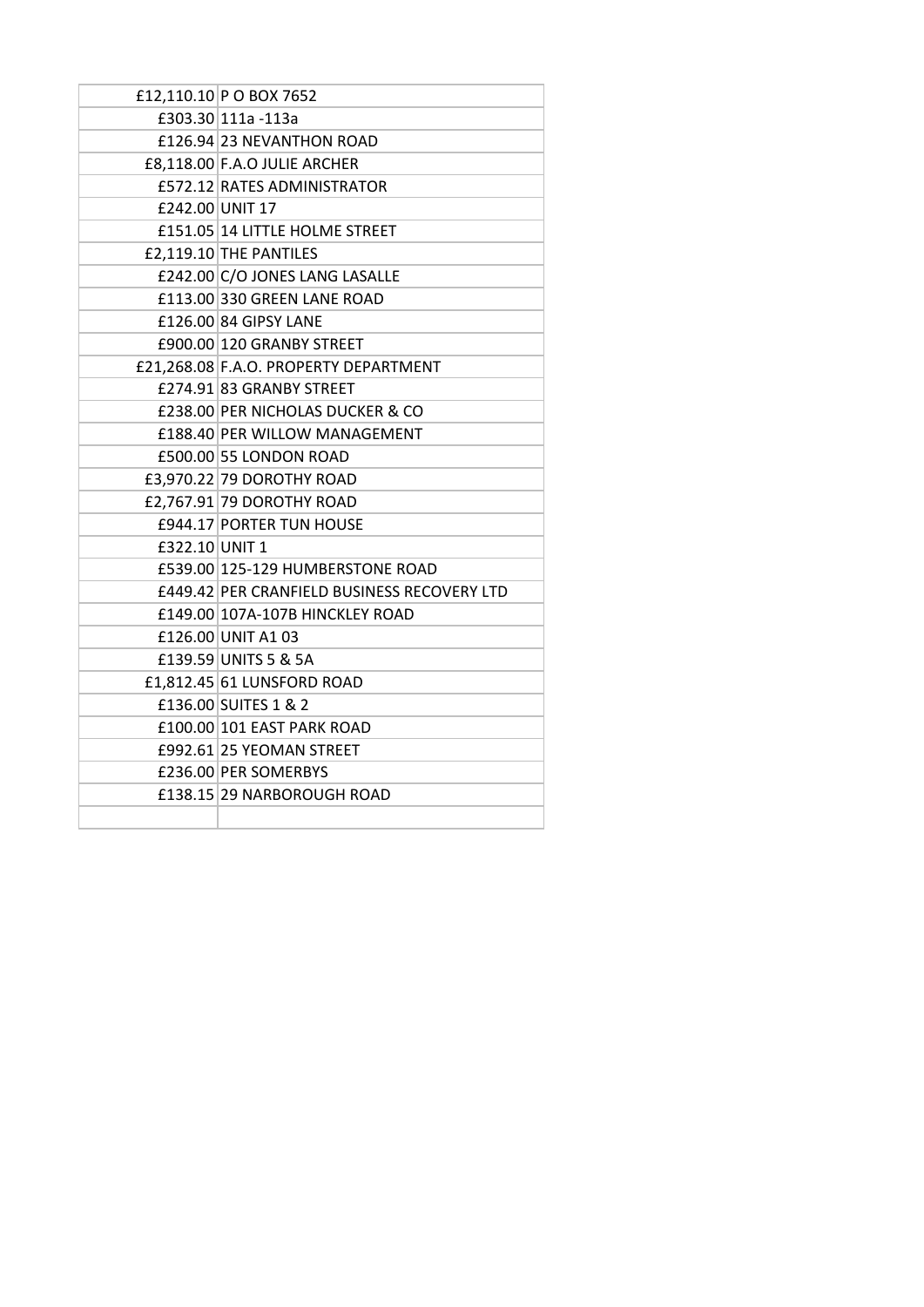| PostAddress2                        | PostAddress3                      |
|-------------------------------------|-----------------------------------|
|                                     |                                   |
| <b>LEICESTER</b>                    |                                   |
| <b>LEICESTER</b>                    |                                   |
| <b>LEICESTER</b>                    |                                   |
| <b>LEICESTER</b>                    |                                   |
| <b>ARLINGTON HOUSE</b>              | <b>ARLINGTON BUSINESS PARK</b>    |
| <b>ARLINGTON HOUSE</b>              | <b>ARLINGTON BUSINESS PARK</b>    |
| <b>LEICESTER</b>                    |                                   |
| NOTTINGHAM BUSINESS PARK            | <b>NOTTINGHAM</b>                 |
| <b>FOREST BUSINESS CENTRE</b>       | <b>47 PARKER DRIVE</b>            |
| <b>163 EVERSHOLT STREET</b>         | <b>LONDON</b>                     |
| C/O GERALD EVE LLP                  | SUITE 24, 30 CHURCHILL SQUARE     |
| <b>BREWIN DOLPHIN LTD</b>           | 12 SMITHFIELDS STREET             |
| <b>BREWIN DOLPHIN LTD</b>           | <b>12 SMITHFIELDS STREET</b>      |
| <b>LEICESTER</b>                    |                                   |
| <b>LEICESTER</b>                    |                                   |
| <b>ESTATES DEPARTMENT</b>           | <b>BLOCK 5 E1, CHALFONT DRIVE</b> |
| <b>OADBY</b>                        | <b>LEICESTER</b>                  |
| <b>WOKING</b>                       | <b>SURREY</b>                     |
| <b>10 FLEET PLACE</b>               | <b>LONDON</b>                     |
| LEICESTER CREATIVE BUSINESS DEPOT   | <b>31 RUTLAND STREET</b>          |
| REAR OF 8 KING EDWARD ROAD          | <b>LEICESTER</b>                  |
| <b>LEICESTER</b>                    |                                   |
| <b>GORSE HILL INDUSTRIAL ESTATE</b> | <b>LEICESTER</b>                  |
| <b>CHARLOTTE HOUSE</b>              | <b>19B MARKET PLACE</b>           |
| <b>LIVERPOOL</b>                    |                                   |
| <b>LEICESTER</b>                    |                                   |
| <b>LEICESTER</b>                    |                                   |
| 41-46 PICCADILLY                    | <b>LONDON</b>                     |
| <b>LEICESTER</b>                    |                                   |
| <b>LEICESTER</b>                    |                                   |
| <b>BRAKE LANE</b>                   | <b>BOUGHTON</b>                   |
| <b>33A DOROTHY ROAD</b>             | <b>LEICESTER</b>                  |
| <b>FIRST FLOOR</b>                  | <b>KLYNTON BUILDINGS</b>          |
| <b>SYSTON</b>                       | <b>LEICESTER</b>                  |
| <b>GLEN PARVA</b>                   | <b>LEICESTER</b>                  |
| <b>BALLIOL BUSINESS PARK</b>        | <b>BENTON LANE</b>                |
| <b>SOUTH GYLE BROADWAY</b>          | <b>EDINBURGH</b>                  |
| <b>GRIFFIN HOUSE</b>                | <b>41 SILVER STREET HEAD</b>      |
| <b>LEICESTER</b>                    |                                   |
| J KREATE C/O PRINTING.COM           | <b>142 CHARLES STREET</b>         |
| <b>10 FLEET PLACE</b>               | <b>LONDON</b>                     |
| <b>ANSTEY</b>                       | <b>LEICESTER</b>                  |
| <b>SURREY STREET</b>                | <b>LEICESTER</b>                  |
| <b>LEICESTER</b>                    |                                   |
| LEICESTER                           |                                   |
| 9 MARYLEBONE LANE                   | <b>LONDON</b>                     |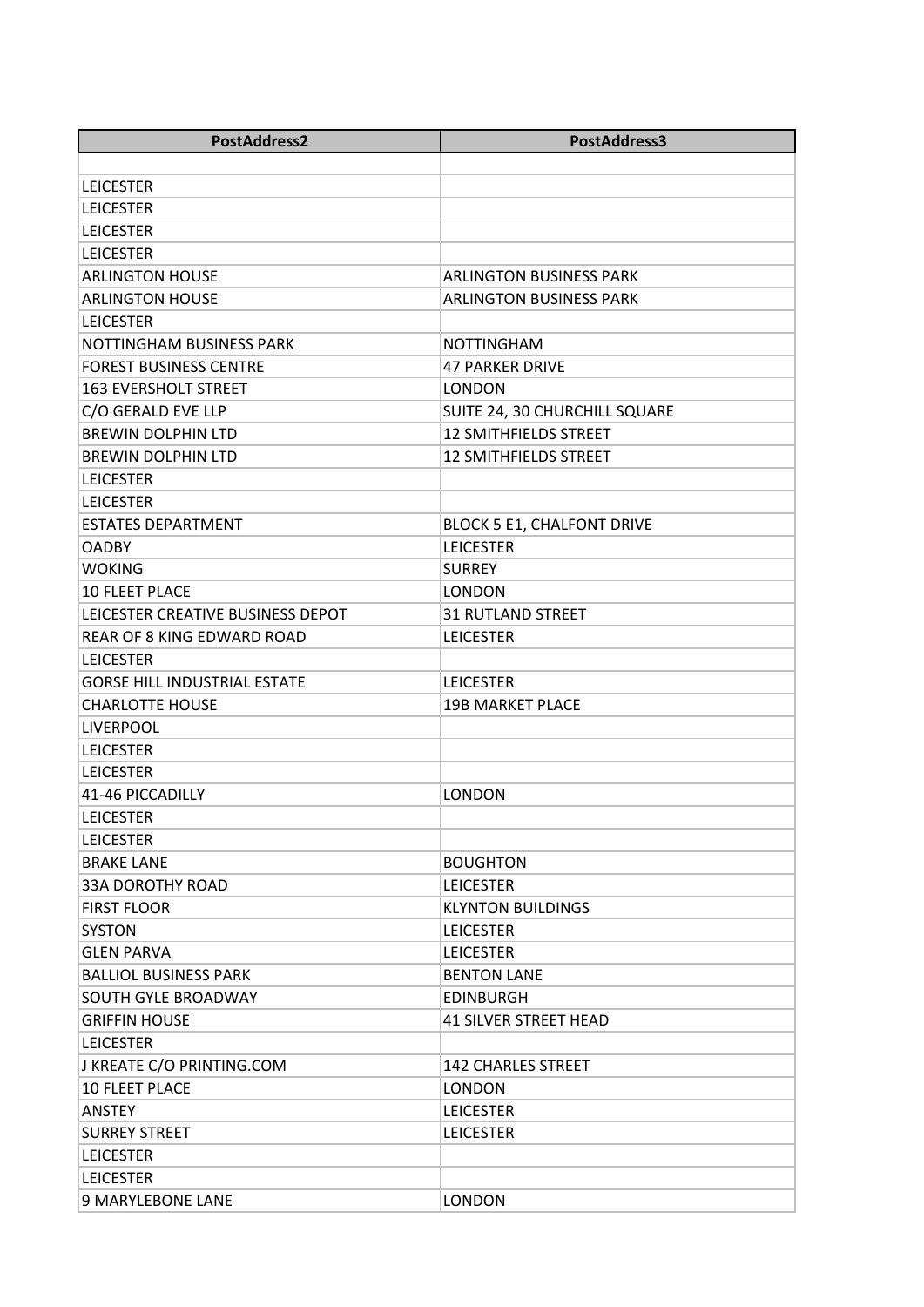| <b>WITHAM</b>                     | <b>ESSEX</b>             |
|-----------------------------------|--------------------------|
| <b>BELGRAVE ROAD</b>              | <b>LEICESTER</b>         |
| <b>LEICESTER</b>                  |                          |
| <b>CENTRAL HOUSE</b>              | <b>HERMES ROAD</b>       |
| <b>ESTATE MANAGEMENT</b>          | <b>JCDECAUX UNITED</b>   |
| 53 WANSTEAD ROAD                  | <b>LEICESTER</b>         |
| <b>LEICESTER</b>                  |                          |
| <b>GARTREE ROAD</b>               | <b>OADBY</b>             |
| <b>BUSINESS RATES - CRES</b>      | ONE PICCADILLY GARDENS   |
| <b>LEICESTER</b>                  |                          |
| <b>LEICESTER</b>                  |                          |
| <b>LEICESTER</b>                  |                          |
| <b>CHELSEA HOUSE</b>              | <b>WEST GATE</b>         |
| <b>LEICESTER</b>                  |                          |
| 97 LONDON ROAD                    | <b>LEICESTER</b>         |
| <b>15 CLAPTON COMMON</b>          | LONDON                   |
| <b>LEICESTER</b>                  |                          |
| <b>LEICESTER</b>                  |                          |
| <b>LEICESTER</b>                  |                          |
| <b>500 CAPABILITY GREEN</b>       | <b>LUTON</b>             |
| <b>FORWARD PARK</b>               | <b>SHEENE ROAD</b>       |
| <b>LEICESTER</b>                  |                          |
| YOUELL HOUSE                      | 1 HILL TOP               |
| <b>LEICESTER</b>                  |                          |
| LEICESTER CREATIVE BUSINESS DEPOT | <b>31 RUTLAND STREET</b> |
| <b>1ST FLR COLEMAN HOUSE</b>      | <b>TITHE STREET</b>      |
| <b>LEICESTER</b>                  |                          |
| <b>CLOCK CHAMBERS</b>             | <b>HOTEL STREET</b>      |
| <b>LEICESTER</b>                  |                          |
| <b>LEICESTER</b>                  |                          |
| <b>30 NELSON STREET</b>           | <b>LEICESTER</b>         |
| <b>LEICESTER</b>                  |                          |
|                                   |                          |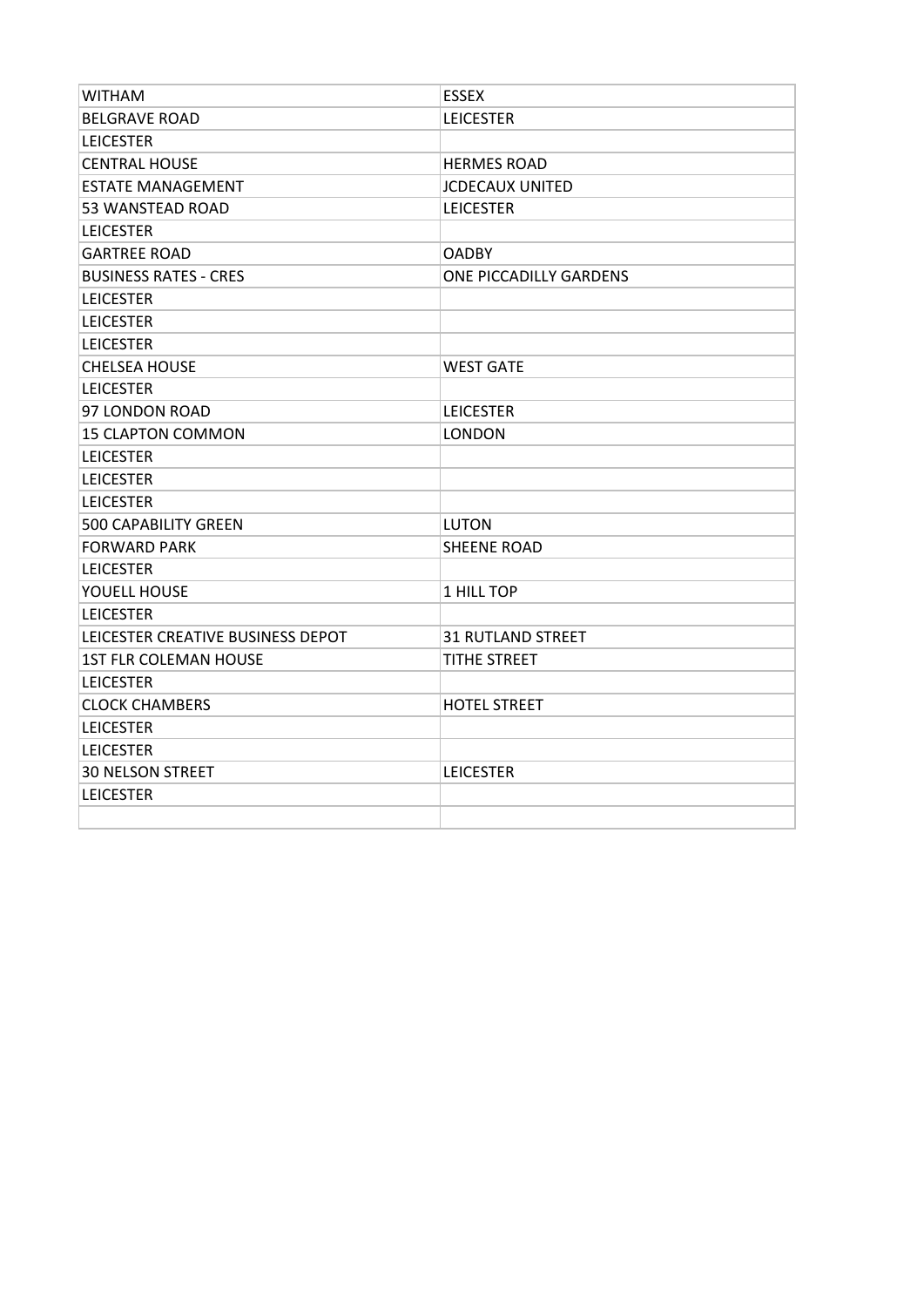| PostAddress4        | PostAddress5               | <b>PostCode</b> |  |
|---------------------|----------------------------|-----------------|--|
|                     |                            |                 |  |
|                     |                            | LE5 4FN         |  |
|                     |                            | LE1 5AD         |  |
|                     |                            | <b>LE3 1UY</b>  |  |
|                     |                            | LE3 0BQ         |  |
| <b>THEALE</b>       | <b>READING</b>             | RG7 4SA         |  |
| <b>THEALE</b>       | <b>READING</b>             | RG7 4SA         |  |
|                     |                            | <b>LE1 3BE</b>  |  |
|                     |                            | NG8 6PX         |  |
| <b>LEICESTER</b>    |                            | LE4 OJP         |  |
|                     |                            | <b>NW11BU</b>   |  |
| <b>WEST MALLING</b> | <b>KENT</b>                | <b>ME19 4YU</b> |  |
| <b>LONDON</b>       |                            | EC1A 9BD        |  |
| <b>LONDON</b>       |                            | EC1A 9BD        |  |
|                     |                            | <b>LE2 6BR</b>  |  |
|                     |                            | LE3 1TH         |  |
| <b>NOTTINGHAM</b>   |                            | NG83RN          |  |
|                     |                            | LE2 2HF         |  |
|                     |                            | <b>GU21 6JT</b> |  |
|                     |                            | EC4M 7RB        |  |
| <b>LEICESTER</b>    |                            | LE1 1RE         |  |
|                     |                            | LE5 4DB         |  |
|                     |                            | LE5 ONT         |  |
|                     |                            | LE4 1BF         |  |
| <b>BINGHAM</b>      | NOTTINGHAMSHIRE            |                 |  |
|                     |                            | <b>L7 7DN</b>   |  |
|                     |                            | LE2 6AL         |  |
|                     |                            | LE2 6AL         |  |
|                     |                            | <b>W1J 0DS</b>  |  |
|                     |                            | LE1 3EA         |  |
|                     |                            | LE1 3EA         |  |
| <b>NEWARK</b>       | NOTTINGHAMSHIRE            | <b>NG22 9HQ</b> |  |
|                     |                            | LE5 5DS         |  |
| <b>GALBY STREET</b> | <b>LEICESTER</b>           | LE5 OED         |  |
|                     |                            | <b>LE7 1JB</b>  |  |
|                     |                            | LE2 9HP         |  |
| <b>LONGBENTON</b>   | <b>NEWCASTLE UPON TYNE</b> | <b>NE12 8EW</b> |  |
|                     |                            | EH12 9JZ        |  |
| <b>SHEFFIELD</b>    |                            | S1 3 G G        |  |
|                     |                            | LE1 4NF         |  |
| <b>LEICESTER</b>    |                            | LE1 1LB         |  |
|                     |                            | EC4M 7RB        |  |
|                     |                            | LE7 7BP         |  |
|                     |                            | LE4 6FG         |  |
|                     |                            | <b>LE1 6YE</b>  |  |
|                     |                            | <b>LE1 6YE</b>  |  |
|                     |                            | <b>W1U 1HL</b>  |  |
|                     |                            |                 |  |